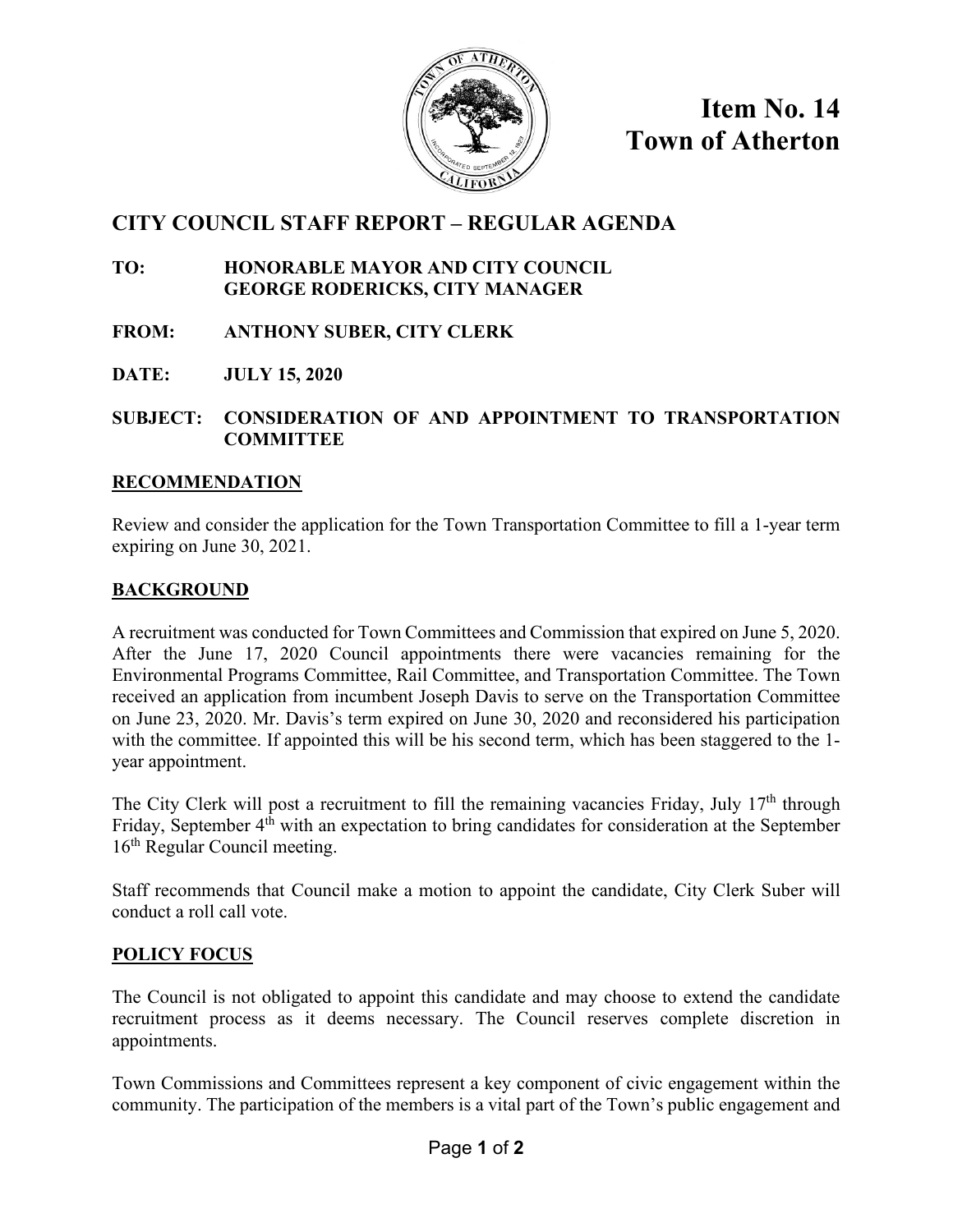**Transportation Committee Appointment July 15, 2020 Page 2 of 2**

review process. These groups have the ability to gather public input on an issue and provide feedback and recommendations to the City Council for consideration.

When evaluating applicants for Commissions and Committees, the City Council should consider the role of the committee, the amount of oversight needed, cost effectiveness, efficiency in decision-making, and the desire of the City Council for direct policy involvement on particular issues.

# **FISCAL IMPACT**

None.

# **PUBLIC NOTICE**

Public notification was achieved by posting the agenda, with this agenda item being listed, at least 72 hours prior to the meeting in print and electronically. Information about the project is also disseminated via the Town's electronic News Flash and Atherton Online. There are approximately 1,200 subscribers to the Town's electronic News Flash publications. Subscribers include residents as well as stakeholders – to include, but be not limited to, media outlets, school districts, Menlo Park Fire District, service provides (water, power, and sewer), and regional elected officials.

#### **COMMISSION/COMMITTEE FEEDBACK/REFERRAL**

This item  $\frac{X}{x}$  has not been before a Town Committee or Commission.

- Audit/Finance Committee (meets every other month)
- Bicycle/Pedestrian Committee (meets as needed)
- \_\_\_\_ Civic Center Advisory Committee (meets as needed)
- Environmental Programs Committee (meets every other month)
- Park and Recreation Committee (meets each month)
- Planning Commission (meets each month)
- Rail Committee (meets every other month)
- Transportation Committee (meets every other month)

### **ATTACHMENTS**

- 1. Committee Applicant
- 2. Commission and Committee Roster
- 3. Resolution No 19-07 Governing Committees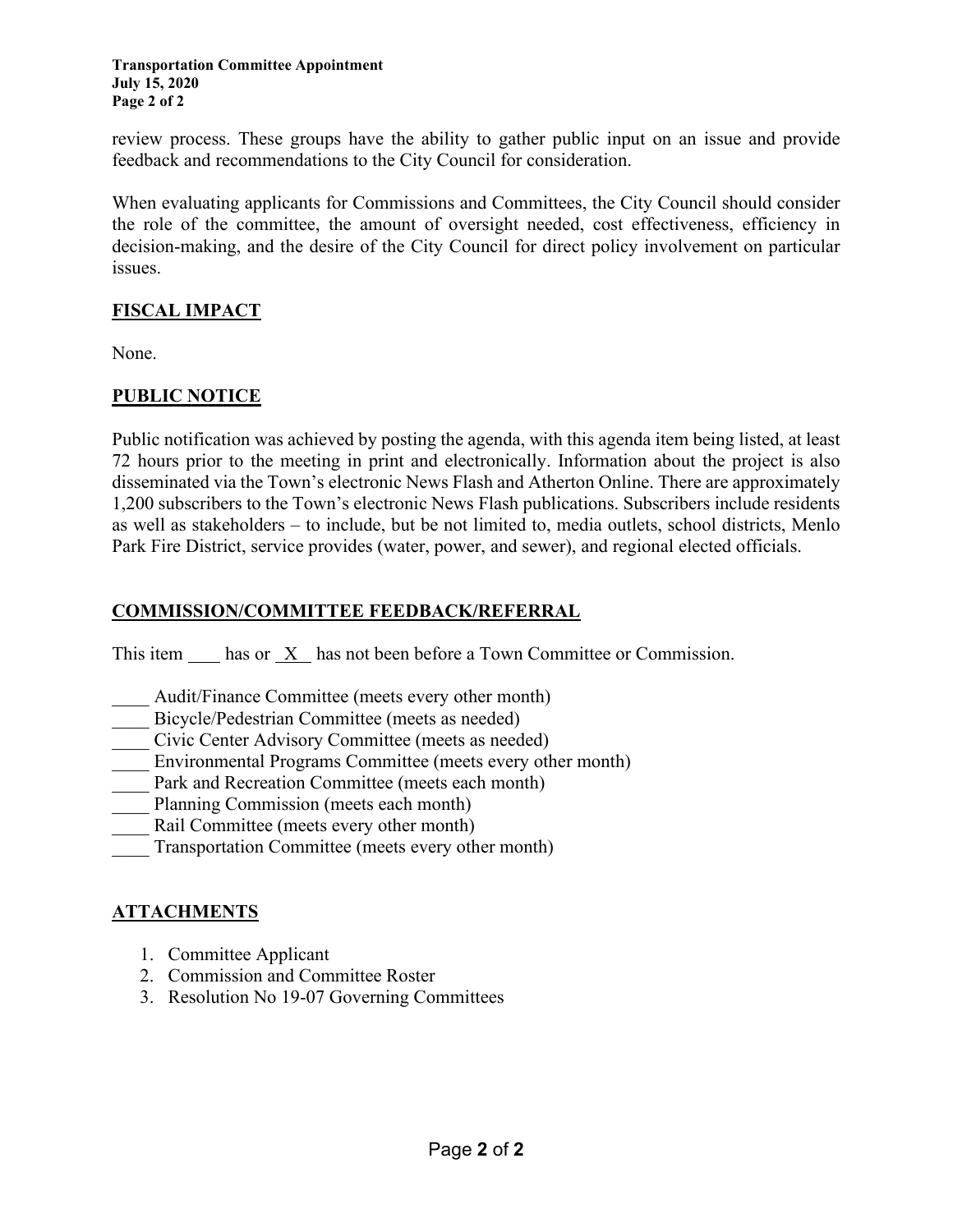**From:** noreply@civicplus.com **To:** Anthony Suber; Francesca Reyes<br> **Subject:** Online Form Submittal: Application **Subject:** Online Form Submittal: Application for Town Committee/Commission **Date:** Tuesday, June 23, 2020 2:49:40 PM

**[The e-mail below is from an external source. Please do not open attachments or click links from an unknown or suspicious origin.]**

If you are having problems viewing this HTML email, click to view a Text version.

#### **Application for Town Committee/Commission**

| Name*                                                                                                                                                                                                                                                                                                                            |
|----------------------------------------------------------------------------------------------------------------------------------------------------------------------------------------------------------------------------------------------------------------------------------------------------------------------------------|
| Address*                                                                                                                                                                                                                                                                                                                         |
| <b>Phone Number*</b>                                                                                                                                                                                                                                                                                                             |
| <b>Email Address*</b>                                                                                                                                                                                                                                                                                                            |
| <b>Commission/Committee of Interest*</b>                                                                                                                                                                                                                                                                                         |
| <b>Education</b>                                                                                                                                                                                                                                                                                                                 |
|                                                                                                                                                                                                                                                                                                                                  |
| List your civic affiliations and community activities,<br>including service on other commissions and<br>committees?*                                                                                                                                                                                                             |
| Describe your understanding of the responsibilities<br>of the commission or committee that you are<br>applying for and how your personal, community or<br>professional experience relate to these<br>respons bilities?*<br>Describe why you want to serve on this<br>commission and what you hope to accomplish as a<br>member?* |
| Additional Information you would like to add?*                                                                                                                                                                                                                                                                                   |
| * indicates required fields.                                                                                                                                                                                                                                                                                                     |
| View any uploaded files by signing in and then proceeding to the link below:<br>http://www.ci.atherton.ca.us/Admin/FormHistory.aspx?SID=1199                                                                                                                                                                                     |
| The following form was submitted via your website: Application for Town Committee/Commission                                                                                                                                                                                                                                     |
| Name: Joseph Davis                                                                                                                                                                                                                                                                                                               |
| Address:                                                                                                                                                                                                                                                                                                                         |
| Phone Number:                                                                                                                                                                                                                                                                                                                    |

Email Address

Commission/Committee of Interest: Transportation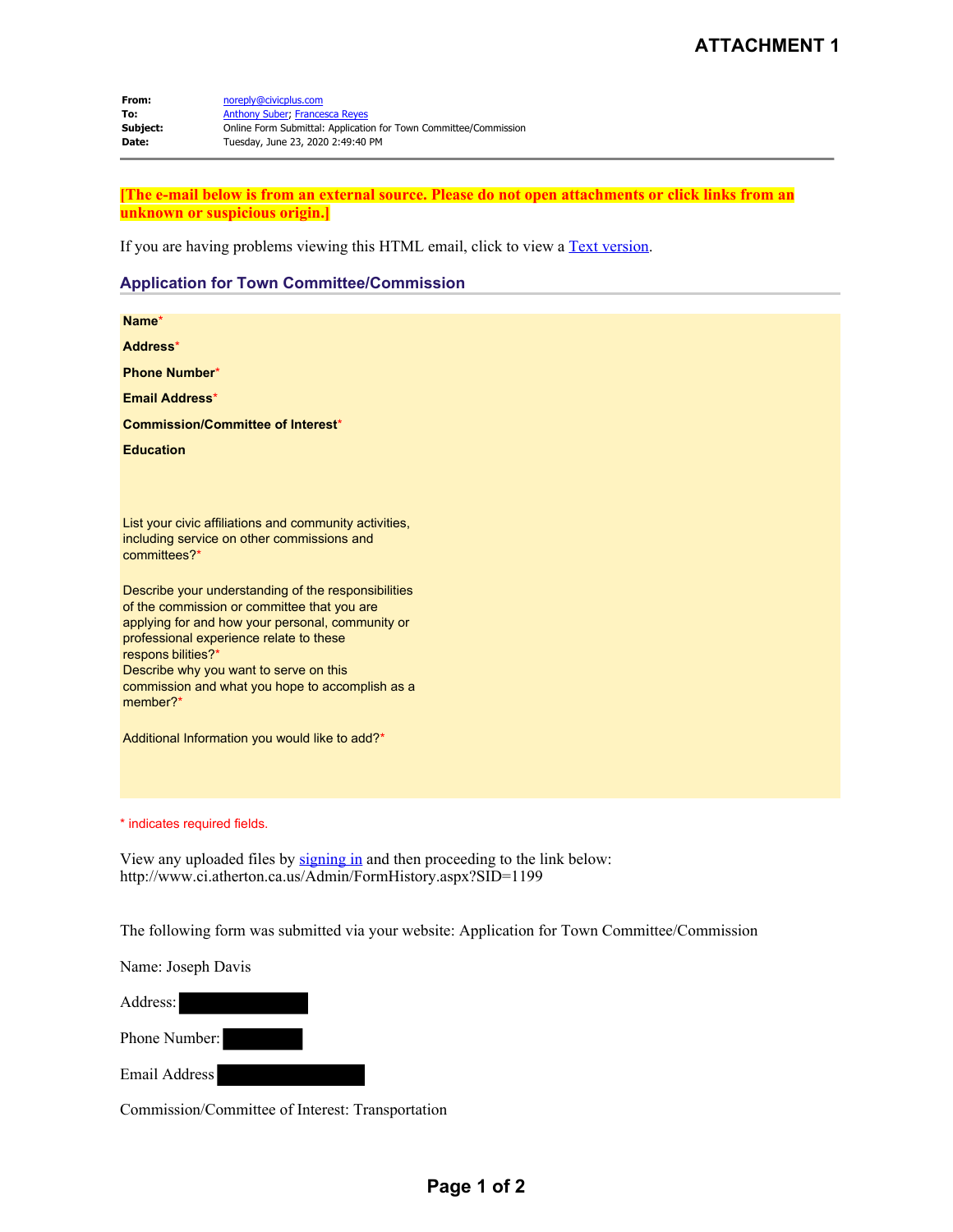Education: BS & MS Applied Mechanics. UC San Diego MBA Stanford University

List your civic affiliations and community activities, including service on other commissions and committees?: Two years on the Atherton Transportation Committee.

Describe your understanding of the responsibilities of the commission or committee that you are applying for and how your personal, community or professional experience relate to these responsibilities?: To look into, discuss and make recommendations to the Town council around transportation issues in the town that are brought to us by either the Town Council or other residents of the town.

Describe why you want to serve on this commission and what you hope to accomplish as a member?: As an almost ten year resident of Atherton, I want to contribute to the community.

Additional Information you would like to add?: Nothing else

Additional Information: Form submitted on: 6/23/2020 2:49:36 PM Submitted from IP Address: Referrer Page: No Referrer - Direct Link Form Address: http://www.ci.atherton.ca.us/Forms.aspx?FID=90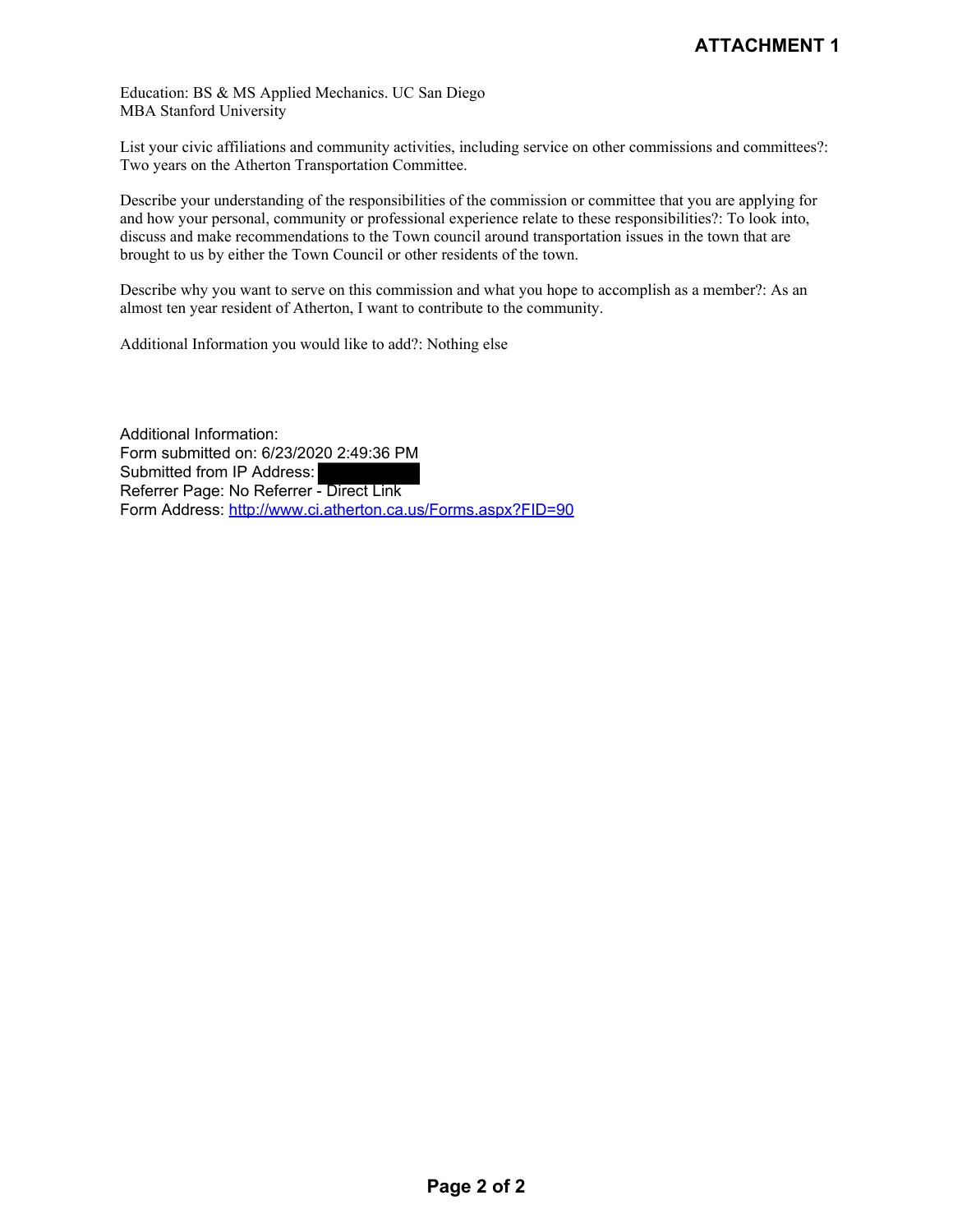# **Commissions & Committees Roster 2019- 2020**

| <b>Audit and Finance Committee</b> |             |                   |  |
|------------------------------------|-------------|-------------------|--|
| <b>Name</b>                        | Appointment | <b>Expiration</b> |  |
| <b>Walter Sleeth</b>               | 6/2020      | 6/2023            |  |
| Jeffrey Lee                        | 6/2018      | 6/2022            |  |
| Devika Patil                       | 6/2018      | 6/2021            |  |
| Kate Scolnick                      | 6/2020      | 6/2024            |  |
| Ann Yvonne Walker                  | 6/2018      | 6/2021            |  |

# **Bicycle and Pedestrian Committee**

| <b>Name</b>          | Appointment | <b>Expiration</b> |
|----------------------|-------------|-------------------|
| Thea Henry-Hamilton  | 6/2019      | 6/30/2023         |
| <b>Hilary Keller</b> | 6/2019      | 6/30/2021         |
| John Langbein        | 6/2019      | 6/30/2022         |
| Jerome Leugers       | 6/2019      | 6/30/2023         |
| David Jones          | 6/2020      | 6/30/2024         |

# **Environmental Programs Committee - 1 Vacancy**

| <b>Name</b>         | Appointment | <b>Expiration</b> |
|---------------------|-------------|-------------------|
| <b>Holly Joseph</b> | 6/2015      | 6/30/2021         |
| <b>Emily Conn</b>   | 6/2018      | 6/30/2022         |
| <b>Kelly Davis</b>  | 6/2019      | 6/30/2023         |
| Diana Manuelian     | 6/2019      | 6/30/2023         |
| <b>VACANT</b>       |             | 6/30/2024         |

# **Park and Recreation Committee**

| <b>Name</b>                   | Appointment | Expiration |
|-------------------------------|-------------|------------|
| Alicia Bakowski               | 5/2020      | 6/30/2022  |
| Marylue Timpson               | 2/2019      | 6/30/2021  |
| Alex Keh                      | 6/2019      | 6/30/2023  |
| Julianna Robertson            | 6/2019      | 6/30/2023  |
| <b>Matt Baker</b>             | 6/2020      | 6/30/2024  |
| <b>FOUNDATION APPOINTMENT</b> |             |            |
| <b>Frank Merrill</b>          | 6/2020      | 6/30/2022  |
| Kathryn Klaus                 | 5/2020      | 6/30/2021  |

# **Planning Commission**

| <b>Name</b>           | Appointment | Expiration |
|-----------------------|-------------|------------|
| Randy Lamb            | 6/2019      | 6/30/2023  |
| Eric Lane             | 6/2020      | 6/30/2022  |
| <b>Nancy Lerner</b>   | 6/2020      | 6/30/2024  |
| <b>Perry Narancic</b> | 6/2019      | 6/30/2023  |
| <b>Paul Tonelli</b>   | 6/2017      | 6/30/2021  |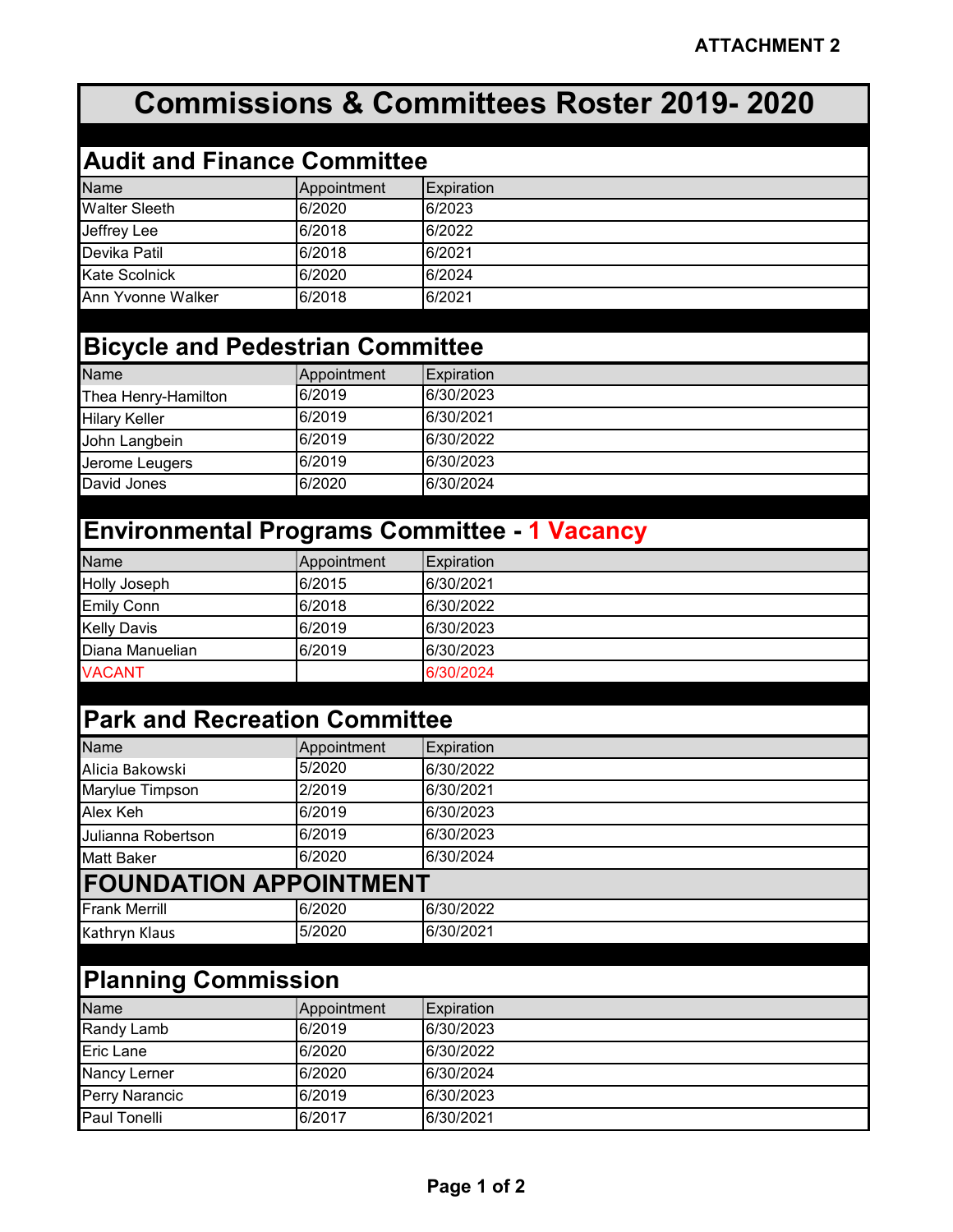| <b>Rail Committee - 1 Vacancy</b>           |             |            |
|---------------------------------------------|-------------|------------|
| Name                                        | Appointment | Expiration |
| <b>Greg Conlon</b>                          | 6/2019      | 6/30/2021  |
| Nerissa Dexter                              | 6/2019      | 6/30/2022  |
| Malcolm Dudley                              | 6/2019      | 6/30/2021  |
| John Maulbetsch                             | 6/2019      | 6/30/2022  |
| Jim Janz                                    | 6/2020      | 6/30/2024  |
| Paul Jones                                  | 6/2019      | 6/30/2023  |
| Alex Keh                                    | 6/2019      | 6/30/2023  |
| Jack Ringham                                | 6/2020      | 6/30/2024  |
| <b>Jim Massey</b>                           | 2/2020      | 6/30/2021  |
| <b>VACANT</b>                               |             | 6/30/2024  |
|                                             |             |            |
| <b>Transportation Committee - 1 Vacancy</b> |             |            |
| Name                                        | Appointment | Expiration |
| <b>VACANT</b>                               |             | 6/30/2021  |
| <b>Carol Collins</b>                        | 7/2018      | 6/30/2022  |
| Tom Owen                                    | 6/2020      | 6/30/2024  |
| Sriram Lyer                                 | 6/2020      | 6/30/2024  |
| <b>Steve Meller</b>                         | 6/2019      | 6/30/2023  |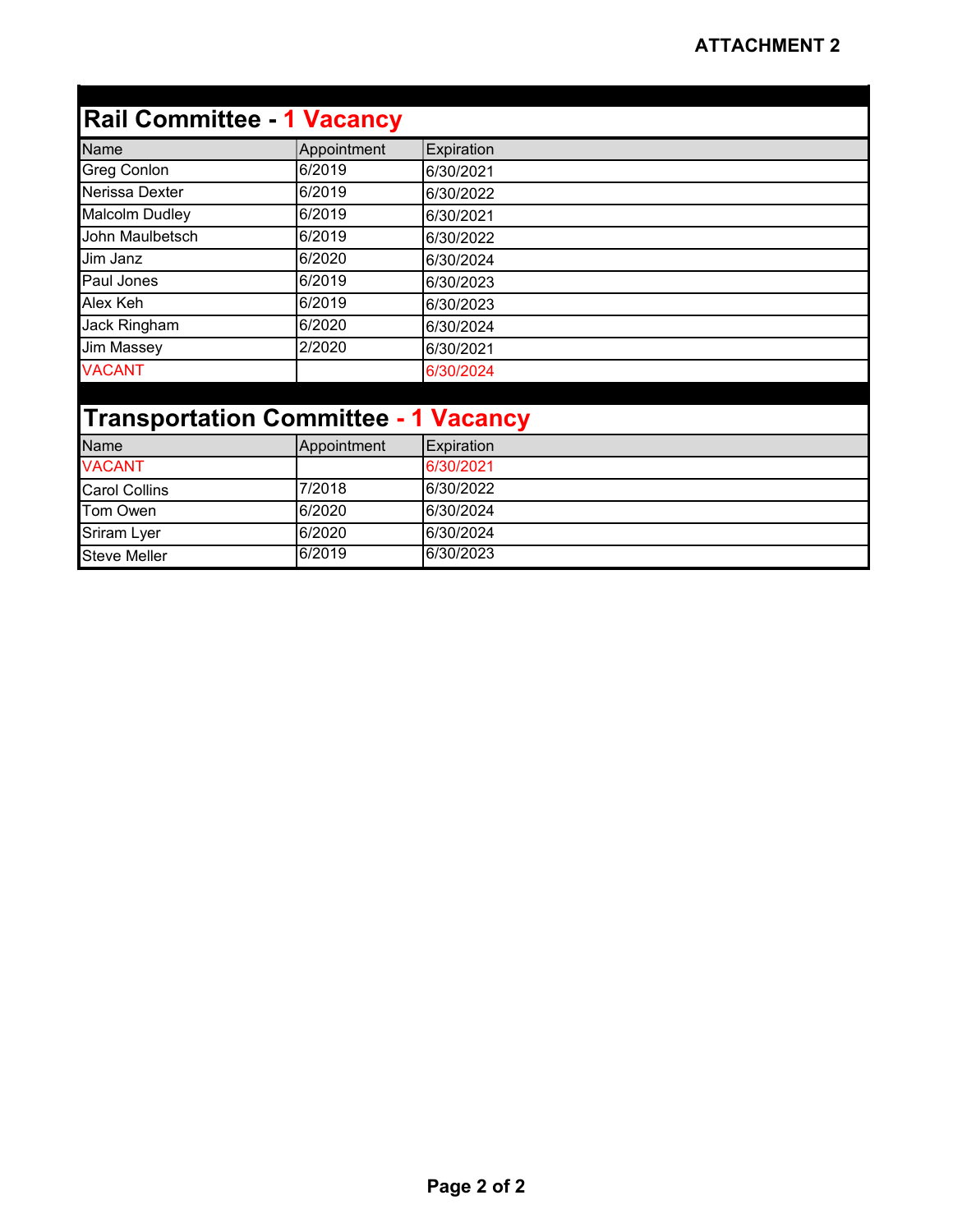### **RESOLUTION 19-07 RESCINDS RESOLUTION 15-10 A Resolution of the City Council of the Town of Atherton Establishing and Governing Town Committees Amended May 16, 2018 Amended May 15, 2019**

The City Council of the Town of Atherton hereby resolves as follows:

# **Section 1. Establishment of Committees**

The following committees are established for the Town of Atherton:

- 1. Audit/Finance Committee
- 2. Community Center Advisory Committee
- 3. Environmental Programs Committee
- 4. Park and Recreation Committee
- 5. Rail Committee
- 6. Transportation Committee
- 7. Bicycle and Pedestrian Advisory Committee

# **Section 2. Committee Principles and Rules of Procedure**

Principles: All committees shall follow the City Council Rules of Procedure, the Atherton Municipal Code, the Political Reform Act, and the provisions of the California Open Public Meeting Law (Brown Act). These resources may be found on the Town's website and/or via the City Clerk's Office. All members shall attend an education and training session hosted by the City Attorney and City Clerk upon appointment.

The responsibility and accountability for all work necessary to efficiently and cost effectively carry out the advisory functions of each committee shall rest exclusively with the Chairman or Council Member assigned to the committee.

A Town Department is assigned to each Committee. Each Department Manager is responsible for providing the necessary staff (in the most cost effective manner) to prepare for, and attend committee meetings. This includes but is not limited to meeting with the Committee Chair and City Council Liaison in advance of each meeting to create an agenda; prepare the agenda packet; take and prepare minutes; and conduct follow up from meetings.

Committee Agenda Preparation: In general practice, the staff liaison to each committee shall meet with the Committee Chair and the City Council Liaison in advance of each upcoming meeting to review the meeting agenda. Regular agenda items, such as approval of meeting minutes, followup staff reports, and general information reports shall be added to the agenda as needed. Other items shall be added through one of the methods described below.

One of the following methods may be used for *placing an item on a Committee agenda*: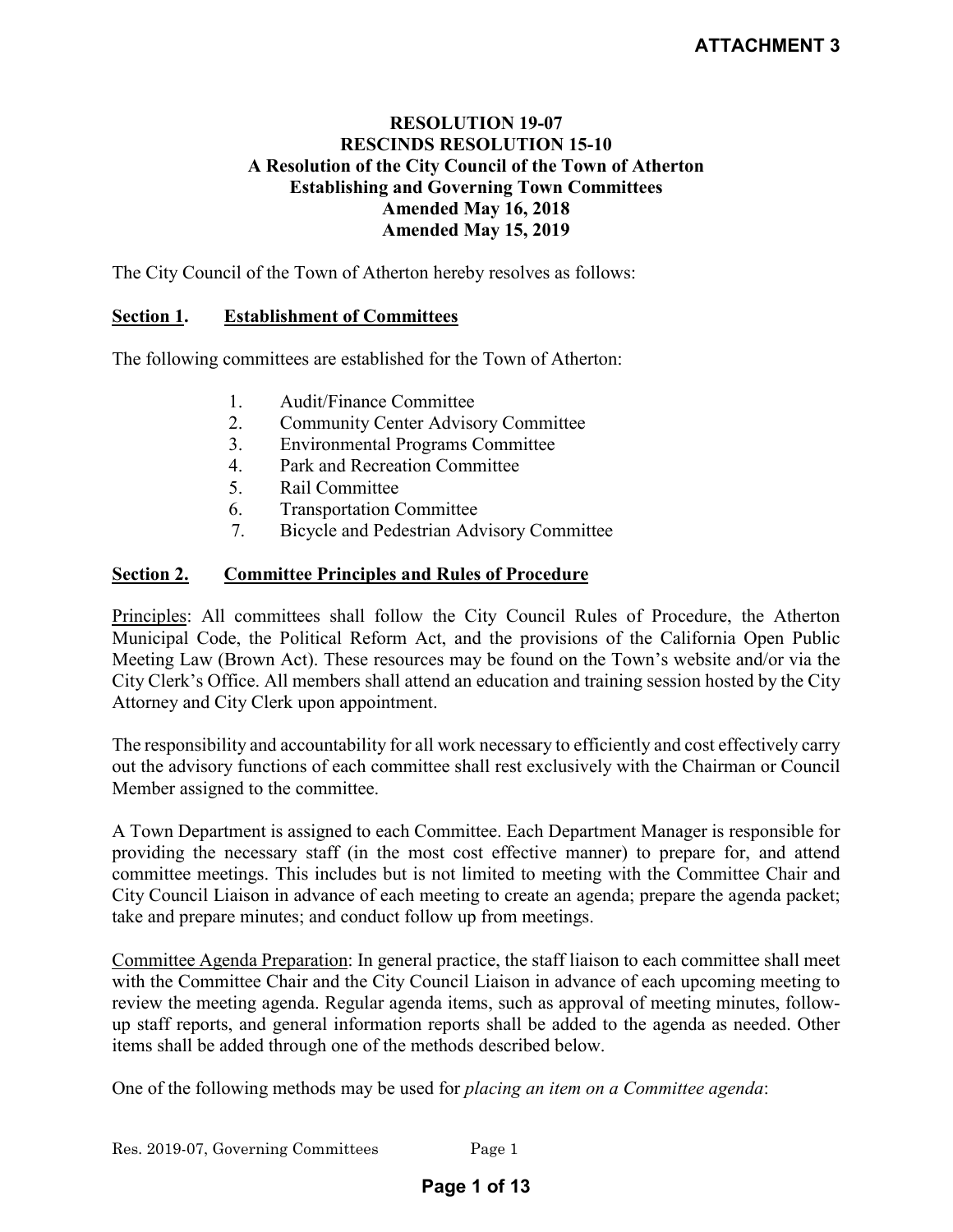- 1. Council: A majority vote of the Council may direct staff to add an item to a Committee agenda.
- 2. City Manager: The City Manager may receive requests for agenda items from the public, staff, a committee member or a Council Member. The City Manager will review the request with the Committee Chair and City Council liaison. The City Manager shall have sole discretion to refer the request to the City Council at the next available meeting, or schedule the item for the Committee agenda.
- 3. Staff and Committees: There may be a need for routine agenda items which may arise out of committee meeting discussions; are requested and agreed on by a majority of the Committee as part of Future Agenda Items; or items created from staff follow up of previous Committee and/or staff meetings. These items may be added to a future agenda following an agenda preparation meeting between the Committee Chair, Council Member liaison and staff liaison.
- 4. Colleagues' Memorandum: If at least two committee members prepare a colleagues' memo, the staff liaison shall place the item on the Committee's agenda under a Future Agenda Items Section. A colleague's memo is a written request, no more than two pages in length, presenting an item to be added to a future agenda. Upon review of the colleagues' memo, the Committee shall not discuss the merits of the item itself; but shall solely discuss whether to add the item to a future agenda for discussion. Upon majority vote of the Committee, the item shall be added to the next agenda or a specific designated Agenda.

Committee Procedures for *placing items on Council agenda*:

1. Committee Action: Any formal recommendation to Council taken by a Committee shall be placed on a City Council agenda within the next two regular meetings.

The City Clerk has overall responsibility for posting committee agendas.

Advocate: Collectively, committees are encouraged to advocate positions to the City Council on matters under the purview of their committee. Otherwise, no committee or any of its members shall represent itself or themselves as speaking on behalf of the Town, City Council, and/or committee without prior approval of the City Council. Individual members are not authorized to make public statements or comments on matters within the purview of their committee outside of the normal committee process. It could be perceived as using the member's position to indicate some special knowledge or understanding of the matter, or to confuse members of the public with respect to whether the comments are being made to improperly influence an agency decision. Committee members should refrain from using their title when addressing other boards, commissions, committees, or the City Council to avoid creating an appearance of special status to the public. Statements of previously approved City Council policy may be made without additional City Council approval. When there is a question, a committee member shall consult the City Attorney for advice. Members of committees may attend meetings of other committees and the City Council; however, members shall not present opinions of their own committee at such meeting unless the position is previously approved by their committee. A quorum of a committee may attend such a meeting, but they may not discuss among themselves Town business, nor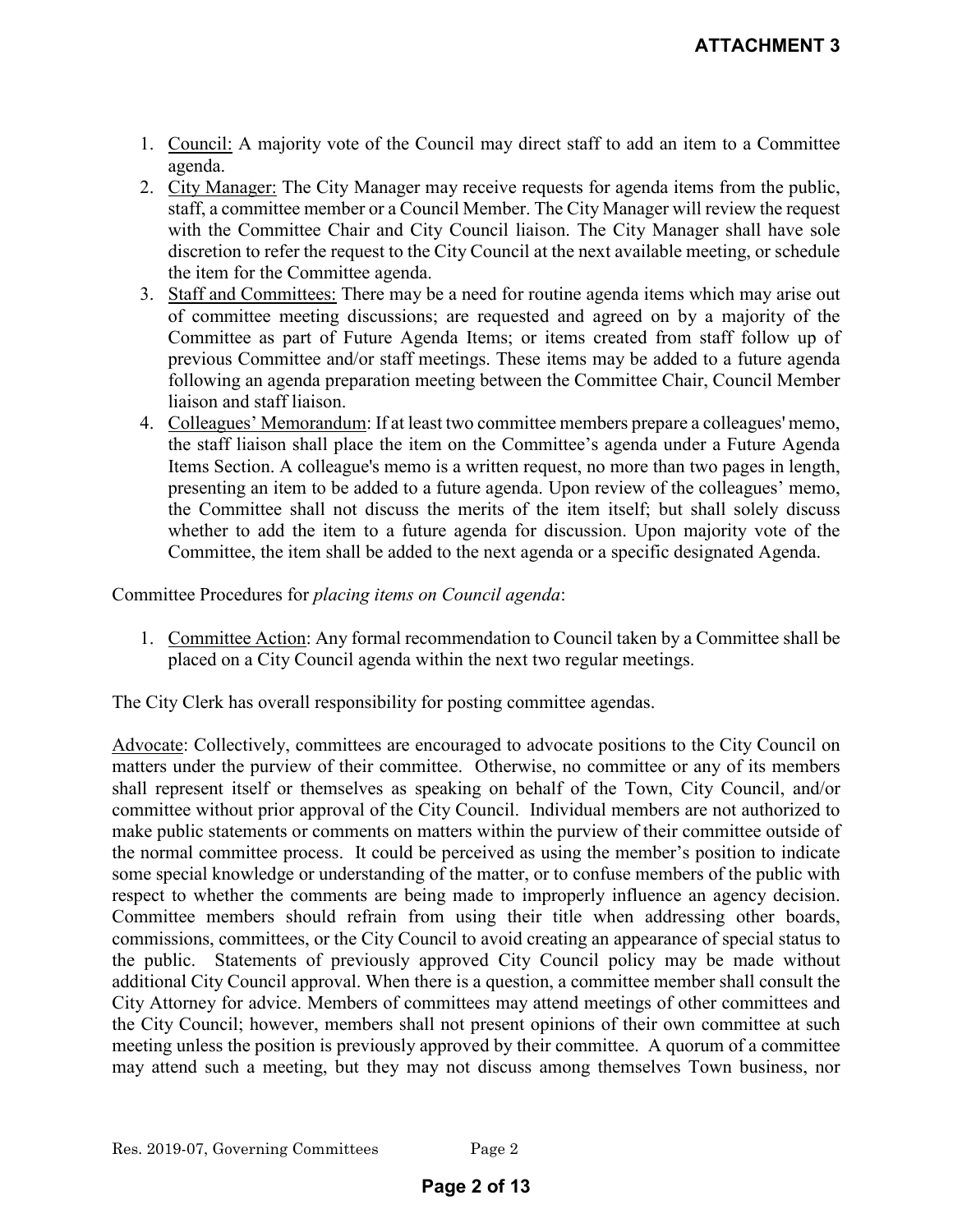comment or discuss the matter under consideration unless authorized to do so by the committee to avoid a possible Brown Act violation.

Educational Materials: Committees may provide approved educational materials to the public regarding the functions and actions of the committee, but shall not engage in advocating to the public any particular position which is contrary to City Council policy. Any educational materials sent to the public shall be approved by the City Manager, and shall follow the Town's procurement process. It shall be the City Manager's discretion on whether or not the educational materials need Council approval beforehand.

Meetings: The Committee shall establish a regular meeting schedule on an annual basis in July. The Department assigned to the committee shall update the website to reflect the meeting schedule. Changes in the dates or time of meetings from the established schedule may be made by majority vote of the committee.

Minutes: Staff shall prepare action minutes for all committees. *Action* minutes shall be presented to the City Clerk within 7 days following the meeting or as soon as feasible if there is a reason not to produce them within that timeframe. Finalized minutes should be sent electronically to the City Clerk for posting, *after* the Committee has approved them. The City Clerk will share appropriate information received from the minutes with the City Manager and City Council.

Reports: If desired by the City Council, an annual report shall be created and approved by the Committee and provided to the City Manager, City Clerk and City Council of committee activities for the preceding year.

Special Meetings: The Chair or a majority of the Committee may call a special meeting at any time in accordance with the Brown Act.

Website: Any website created for a Committee by the Town shall be incorporated into the Town's website. If created, websites shall be developed in accordance with the "advocate" section of this resolution.

#### **Section 3: Appointment of Voting Members to Committees**

Appointment: Members other than City Council Members shall be appointed following recruitment process set forth by the City Clerk and approved by the City Council. With the exception of the Bicycle and Pedestrian Advisory Committee as described, all appointed members shall be registered voters in the Town. Members shall serve at the pleasure of the City Council, or until the expiration of their terms set out below. Vacancies in any committee arising from any reason, including expiration of term, shall be filled by temporary appointment of the City Council, or by annual recruitment. The Committee Chairperson or staff assigned shall notify the City Clerk of resignations and vacancies. Each Committee which cannot fill at least 50% of its seats shall be postponed until the Town can recruit at least a quorum (50%+1). During that time, the City Council shall continually recruit qualified individuals and town staff shall continue to advertise periodically.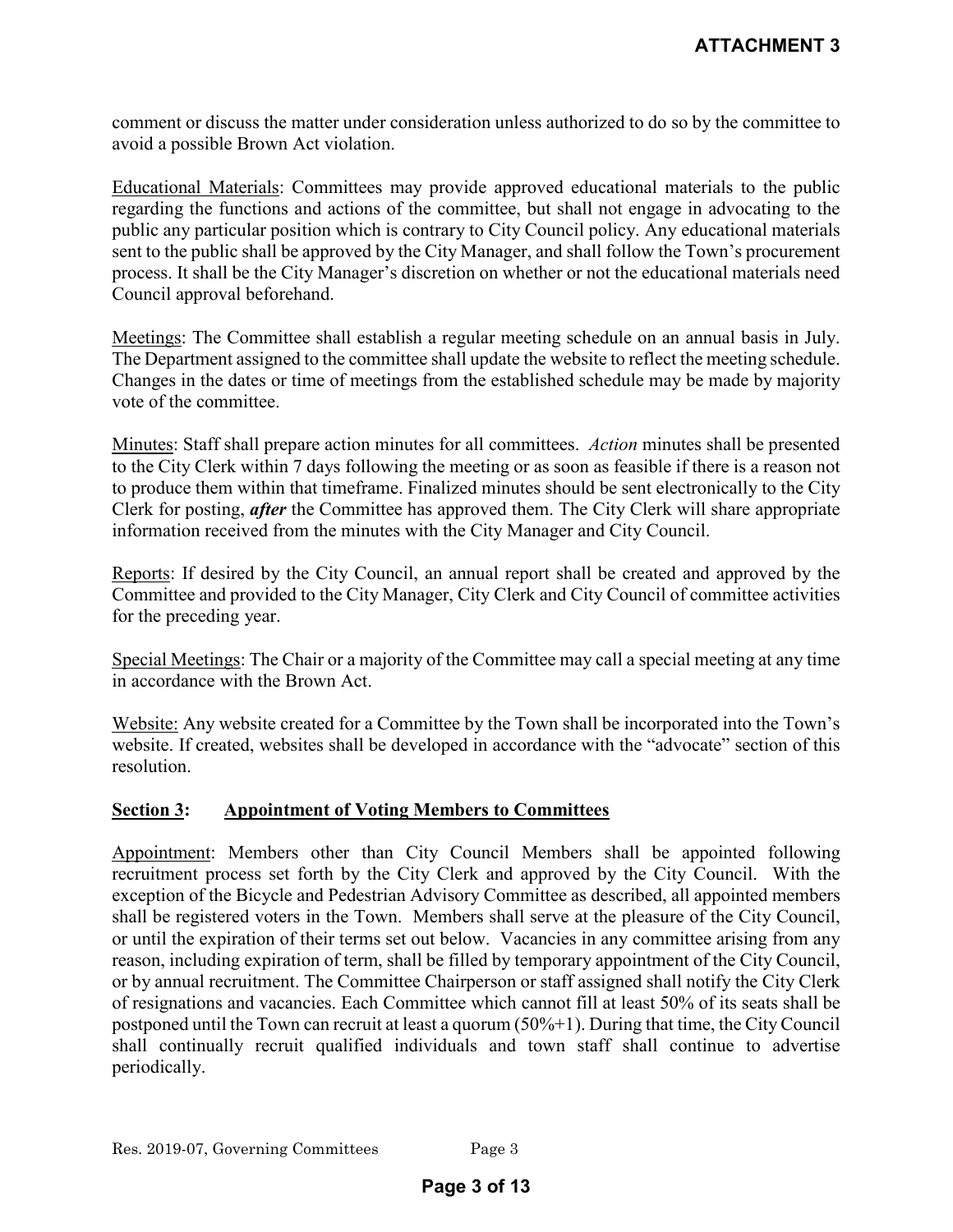Term expiration dates shall end on June 30. Appointed committee members shall serve no more than two full consecutive terms on the committee to which they are appointed. A member may be reappointed to the committee following a minimum two (2) year hiatus. However, if a seat is vacant and no one applies, City Council may grant an exemption.

City Council representatives and any alternates on committees are selected by the Mayor and approved by the City Council to serve a one (1) year term. Appointed City Council Members and City Council Member Alternates shall serve as liaisons to Committees; but shall not serve as voting members to Committees. Alternates participate on committees in the absence of the appointed Council Members. For each Committee, unless otherwise directed by the City Council, one City Council member shall be appointed as a primary liaison and one as an alternate. Members shall coordinate attendance to ensure appropriate representation.

Members who intend to be absent from a meeting shall alert the chairperson and/or staff person assigned. The Chairperson shall state during the meeting, under roll call whether the member is excused (notification was given) or absent (no notification was given). Unexcused absences of members, other than City Council Members, from two or more consecutively scheduled meetings shall result in the automatic vacation of the member's office. The staff person assigned to the Committee shall work with the Chairperson to alert the City Clerk of consecutive absences. The City Clerk shall alert the City Manager who shall decide how to inform City Council. City Council has the authority to override this rule based on the information received.

Chairperson and Staff: Each committee shall have a Chairperson. The Committee shall select its Chair on an annual basis in July. Council Members shall not serve as Chair or Vice Chair of Committees. The Department assigned to the committee shall have the authority to appoint staff member(s) to serve Town committees. Any requests by a committee for staff work, information, or assistance from Town staff shall be made to the City Manager.

### **Section 4: Funding for Committees**

Committees do not have authorization to expend Town resources. In the event funding for a committee activity is desired, a budget shall be prepared and presented to the City Council for review and approval as part of the Town's regular budget process. The committee shall follow the guidelines set forth by the purchasing policy approved by City Council through Ordinance 595 and any expenditure policies developed and approved by the City Council. No Committee member shall use his or her own personal credit card. For items under \$150 a committee member may request a cash advance and then come back to the Town with itemized receipts. For items over \$150, a committee member shall complete a check request from the Town or have the Town purchase the goods/services.

### **Section 5: Committee Composition, Powers and Duties**

### **1. Audit/Finance Committee**

The Audit/Finance Committee makes recommendations to the City Council on issues related to the Town's audit and finances. The Committee typically meets every other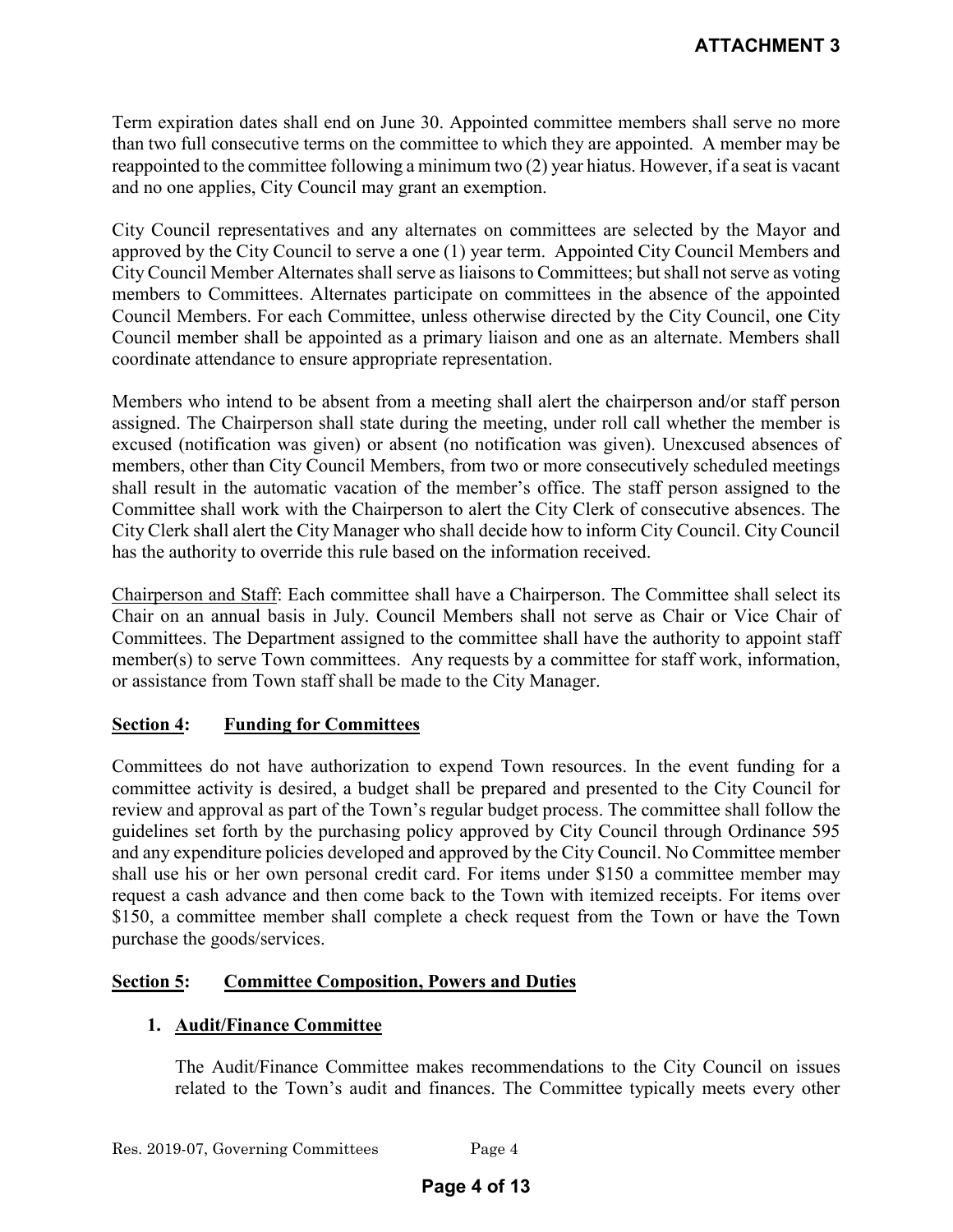month. Acting in an advisory capacity, the Audit/Finance Committee shall have the following powers and duties:

- a. Make recommendations to the City Council in all matters pertaining to Town finances;
- b. Discuss and consult with the City Manager on any matter pertaining to the budget, capital spending plan and the long range financial plan for the Town;
- c. Upon request, make recommendations to the City Council in all matters pertaining to the Town's annual audit;
- d. Assist staff, as needed, in the provision of oversight to the annual audit process; and, assist in the presentation of the annual audit to the City Council with recommendations as to acceptance;
- e. Upon request, advise the City Council regarding appointment of outside auditors to complete the annual audit;
- f. Assist staff as needed in the review of the proposed audit scope prior to commencement of annual audit.

The Committee consists of the Mayor, Vice Mayor and five (5) appointed resident members. Resident appointed members shall serve a term of four (4) years. The Committee meets in the Council Chambers or the Town Administrative Conference Room.

The Finance Department is assigned overall responsibility of the Audit/Finance Committee.

To accommodate a distribution of staggered terms, in 2020, one member shall be appointed for an initial 3-year term. Subsequent terms of appointment shall revert to the standard 4 year term.

### **2. Civic Center Advisory Committee (CCAC)**

The Civic Center Advisory Committee (CCAC) is established as an Advisory Committee specifically for the Town's Civic Center Project. Once the Civic Center Project is complete, the work of the Committee shall cease, and the Committee shall be dissolved. The Committee typically meets on an as-needed basis. Acting in an advisory capacity, the CCAC shall have the following powers and duties:

- a. Work with staff in finalizing the master planning process by identifying key issues that need to be addressed.
- b. Work with staff to solicit feedback through tools such as surveys, community gatherings, and workshops to disseminate information regarding the key issues and questions involved in the new Civic Center.
- c. Engage in public outreach to solicit substantive feedback and opinions on the Civic Center project. Support staff with updates for the Town website and periodic updates for residents.
- d. The CCAC may form Ad Hoc Subcommittees and/or host community workshops to involve a broader base of residents for the purposes of information gathering on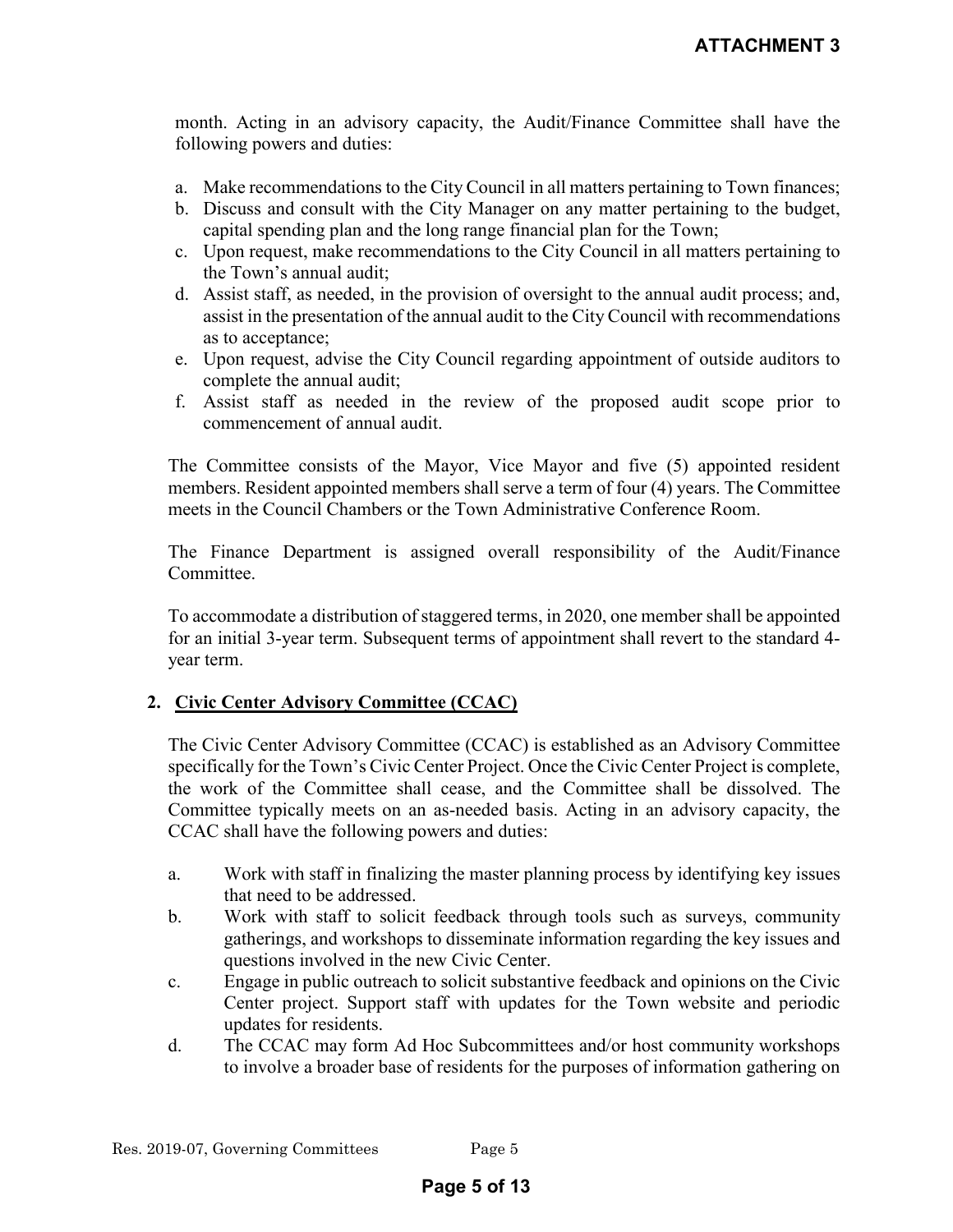specific issues, thus creating more community involvement and more in-depth visioning.

- e. Once the Council adopts a Master Plan, the CCAC will continue to work with staff through the design phase, to include coordination of public outreach, collection of resident input, and providing feedback on the design.
- f. Assist staff, as appropriate, in the review and recommendation of project professionals, to include, but not limited to environmental consultants, design professionals, project management professionals, and project contractor.
- g. Once the Civic Center Project is underway, the CCAC will continue to work with staff, as appropriate, to provide feedback on project priorities and direction.
- h. Assist staff and the City Council with the identification and development of donor recognition opportunities throughout the project.

The CCAC consists of up to seven (7) appointed resident members and two (2) liaison City Council members. There are no established terms for the CCAC resident members. The Committee meets in the Council Chambers or the Town Administrative Conference Room.

The Public Works Department is assigned overall responsibility for the CCAC.

#### **3. Environmental Programs Committee**

The Environmental Programs Committee provides the City Council with recommendations, outreach programs, and education on environmental issues facing the Town's natural and built environment. The Environmental Programs Committee typically meets every other month. Acting in an advisory capacity, the Environmental Programs Committee shall have the following powers and duties:

- a. Upon request, make recommendations (programmatic and legislative) to the City Council on all matters pertaining to the Town's natural and built environment and the Town's regional role and responsibilities as one of the communities on the San Francisco Bay Peninsula.
- b. Pursuant to established City Council programs and policy, assist staff in the creation of pro-active community engagement programs for residents, commercial and public enterprises active within the Town's jurisdiction.

The Environmental Programs Committee consists of five (5) appointed resident members and one (1) City Council Member liaison. Resident appointed members shall serve a term of four (4) years. The Committee meets in the Council Chambers or the Town Administrative Conference Room.

The Planning Department is assigned overall responsibility of the Environmental Programs Committee.

To accommodate a distribution of staggered terms, in 2019, one member shall be appointed for an initial 1-year term. Subsequent terms of appointment shall revert to the standard 4 year term.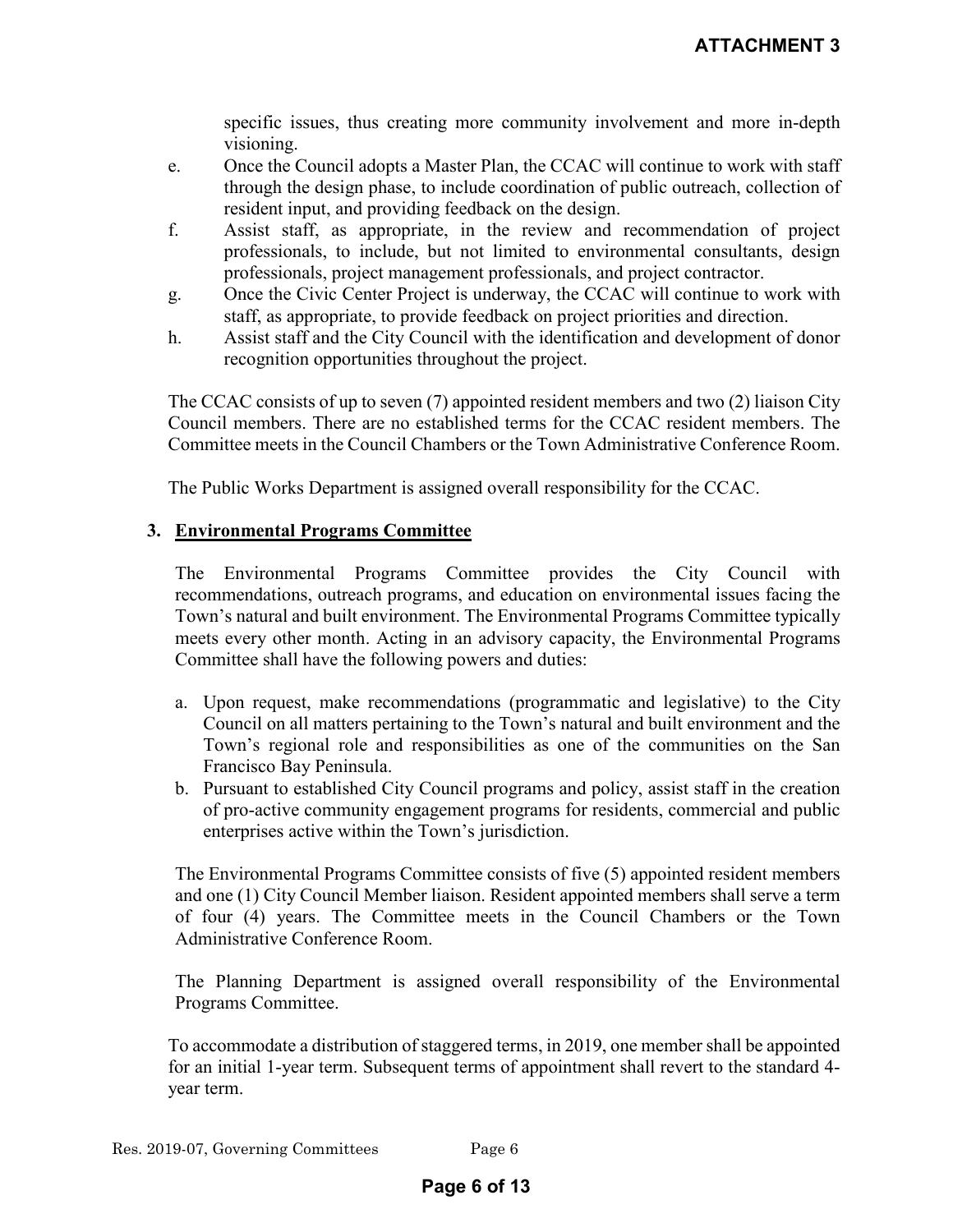#### **4. Park and Recreation Committee**

The Park and Recreation Committee makes recommendations to the City Council on issues related to Holbrook Palmer Park and any active or passive recreational space within the Town. The Committee typically meets monthly. Acting in an advisory capacity, the Park and Recreation Committee shall have the following powers and duties:

- a. Upon request, make recommendations to the City Council in all matters pertaining to the Town's active and passive parks and public recreation services;
- b. Work with staff, as needed, to assist other governmental agencies and public and private groups in the advancement of park and recreation planning and programming;
- c. Work with staff to develop and maintain a Master Plan for active and passive recreational spaces within the Town; and, annually, in the month of April, present a report to the City Council;
- d. Work with staff to review the annual budget for the Town's park and recreation programs and services during the budget process and make recommendations with respect thereto to the City Council.
- e. Assist staff with a review of fees and services within the Park and make recommendations with respect thereto to the City Council.
- f. Upon request, study and make recommendations on the acquisition and development of recreation areas, activities and facilities such as playgrounds, buildings, parks, open space and other centers of recreation;
- g. Assist staff in the planning of recreation programs for the community.

The Park and Recreation Committee consists of seven (7) appointed resident members and one (1) City Council Member liaison. Of the appointed members, two members shall be representatives of the Holbrook-Palmer Park Foundation. Each of the foregoing representatives shall serve a term of two (2) years. When a vacancy arises, the City Clerk will contact each organization to request a new representative. If the organization submits more than two candidates, the City Council shall select the candidate to serve as the representative.

Remaining resident appointed members serve a term of four (4) years. The Park and Recreation Committee meets in Holbrook-Palmer Park.

The Public Works Department is assigned overall responsibility of the Park and Recreation Committee.

To accommodate a distribution of staggered terms, in 2019, one member shall be appointed for an initial 3-year term. Subsequent terms of appointment shall revert to the standard 4 year term.

### **5. Rail Committee**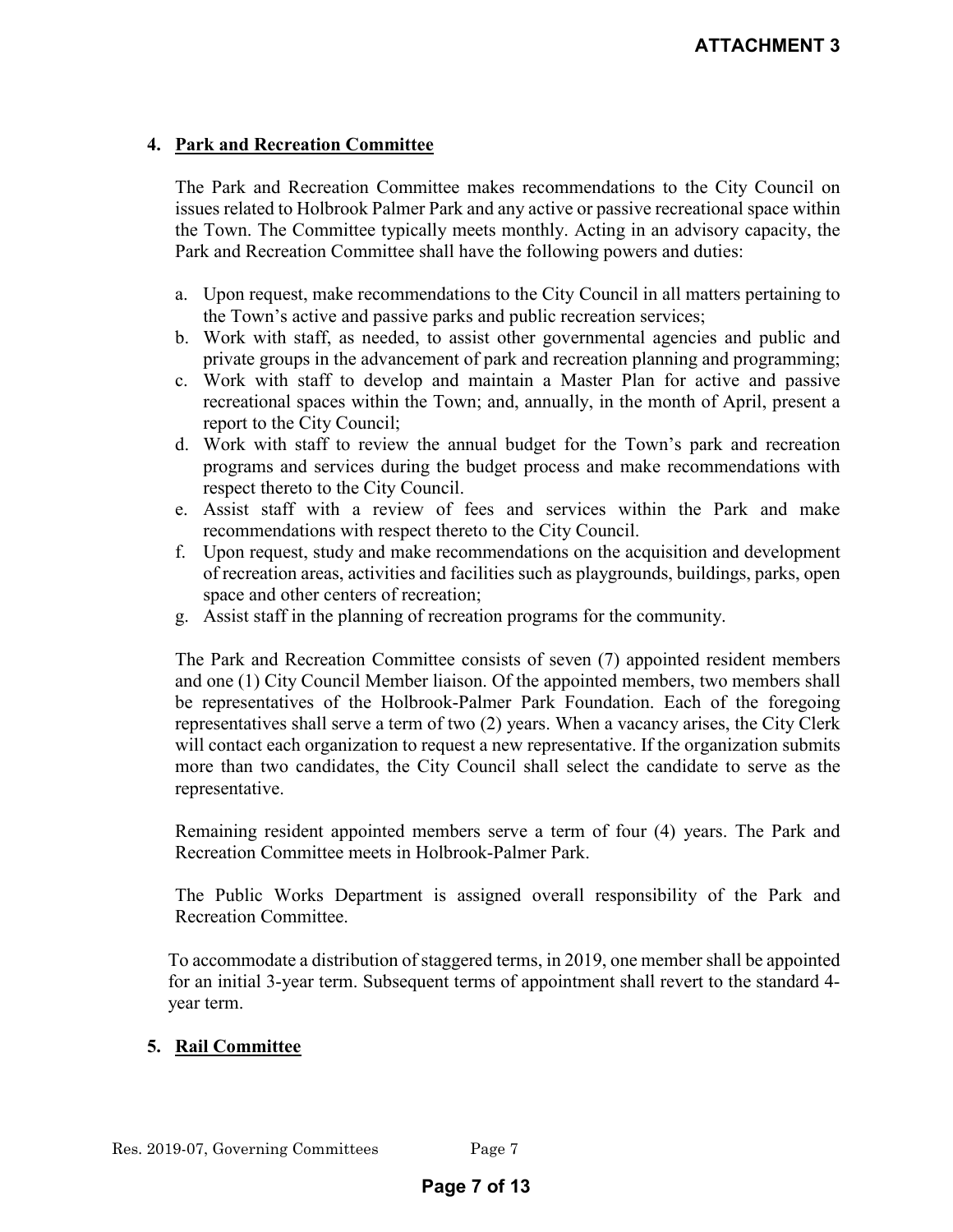The Atherton Rail Committee makes recommendations to the City Council on issues related to the Town's Rail Corridor, High Speed Rail, and Caltrain consistent with the City Council's adopted Rail Related Policy Issues, attached hereto as Exhibit A. The Committee typically meets every other month. Acting in an advisory capacity, the Rail Committee shall have the following powers and duties:

- a. Advise the City Council on all matters pertaining to High Speed Rail (HSR), the Rail Corridor and Caltrain, consistent with the City Council adopted Rail Related Policy Issues.
- b. Assist staff in the research of specific impacts that HSR and other rail infrastructure and services may have on the Rail Corridor and the Town.
- c. Rail Committee members are authorized to act as spokespersons to articulate and advocate the Town's Rail Related Policy Issues as they pertain to Rail Committee matters to legislatures, HSR and Caltrain board of directors, regional organizations, press and other interested parties.

The Rail Committee consists of up to ten (10) appointed resident members and one (1) City Council Member liaison. Resident appointed members shall serve a term of four (4) years. The Committee meets in the Council Chambers or the Town Administrative Conference Room.

The Public Works Department is assigned overall responsibility of the Rail Committee.

To accommodate a distribution of staggered terms, in 2019, the City Council shall randomly select each member and assign that member to a staggered term. Three members shall be appointed to 1-year terms, three members shall be appointed to 2-year terms, two members shall be appointed to 3-year terms, and two members shall be appointed to 4-year terms. Subsequent terms of appointment shall revert to the standard 4-year term.

#### **6. Transportation Committee**

The Transportation Committee makes recommendations to the City Council on issues related to transportation, traffic, and roadway safety. The Committee typically meets every other month. Acting in an advisory capacity, the Transportation Committee shall have the following powers and duties:

- a. Upon request, make recommendations to the City Council in all matters pertaining to transportation, traffic, and roadway safety within the Town.
- b. As needed, assist staff in the identification and review of traffic and roadway safety enhancements.
- c. As needed, assist staff in the review of regional project impacts on local traffic and transportation corridors.
- d. As needed, assist staff in the review of traffic safety enforcement measures.
- e. As needed, assist staff in the review of Neighborhood Traffic Management Program requests.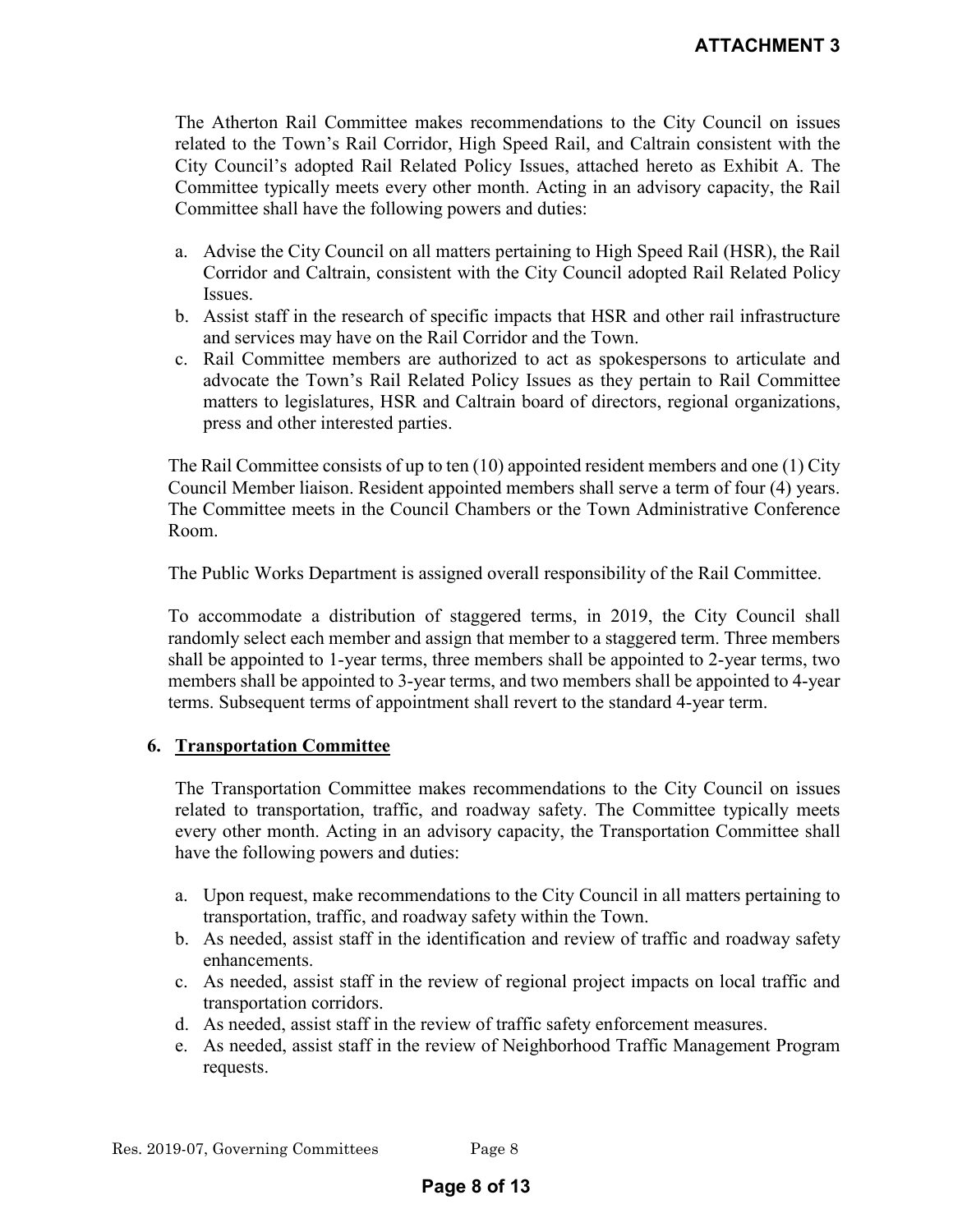The Transportation Committee consists of five (5) appointed resident members and one (1) City Council Members liaison. Resident appointed members shall serve a term of four (4) years. The Chair of the Transportation Committee also serves as a non-voting liaison to the Bicycle and Pedestrian Advisory Committee. The Chair shall select another member as his or her alternate. The Committee meets in the Council Chambers or the Town Administrative Conference Room.

The Police Department shall have overall responsibility of the Transportation Committee. The Chief of Police will coordinate with the Public Works Department when Public Works staff are needed for the meeting.

To accommodate a distribution of staggered terms, in 2020, one member shall be appointed for an initial 1-year term and one member shall be appointed for an initial 2-year term. Subsequent terms of appointment shall revert to the standard 4-year term.

### **7. Bicycle and Pedestrian Advisory Committee (BPAC)**

The Bicycle and Pedestrian Advisory Committee makes recommendations to the City Council on issues related to the Town's Bicycle and Pedestrian Master Plan and bicycle and pedestrian network. The Committee typically meets as needed. Acting in an advisory capacity, the BPAC shall have the following powers and duties:

- a. Work with staff in providing recommendations on issues related to the Town's bicycle and pedestrian network and Bicycle and Pedestrian Master Plan.
- b. Make recommendations to the City Council on the selection of bicycle and pedestrian projects to be submitted for state and federal funding opportunities.
- c. Work with staff to promote bicycling and walking as safe and healthy alternative modes of transportation.
- d. Assist Town staff in the planning, operations and maintenance of bicycle and pedestrian facilities in Town.

The BPAC consists of at least five (5) appointed members plus two non-voting liaisons, one (1) Transportation Committee Member and one (1) City Council Member. At least three (3) appointed members of the Committee must meet the requirements of the Metropolitan Transportation Committee and live or work in the Town of Atherton. Other members of the BPAC must be residents of the Town. Members shall be composed of both active bicyclists and pedestrians. The Chair and Vice Chair of the Committee shall be residents of the Town. BPAC appointed members shall serve terms of four (4) years.

The makeup of the Committee members is encouraged as follows:

- At least one member should represent schools.
- At least one member should represent an established bicycle and/or pedestrian related organization or coalition.
- At least one member should have knowledge and interest in Countywide pedestrian and bicycle facility planning and operations.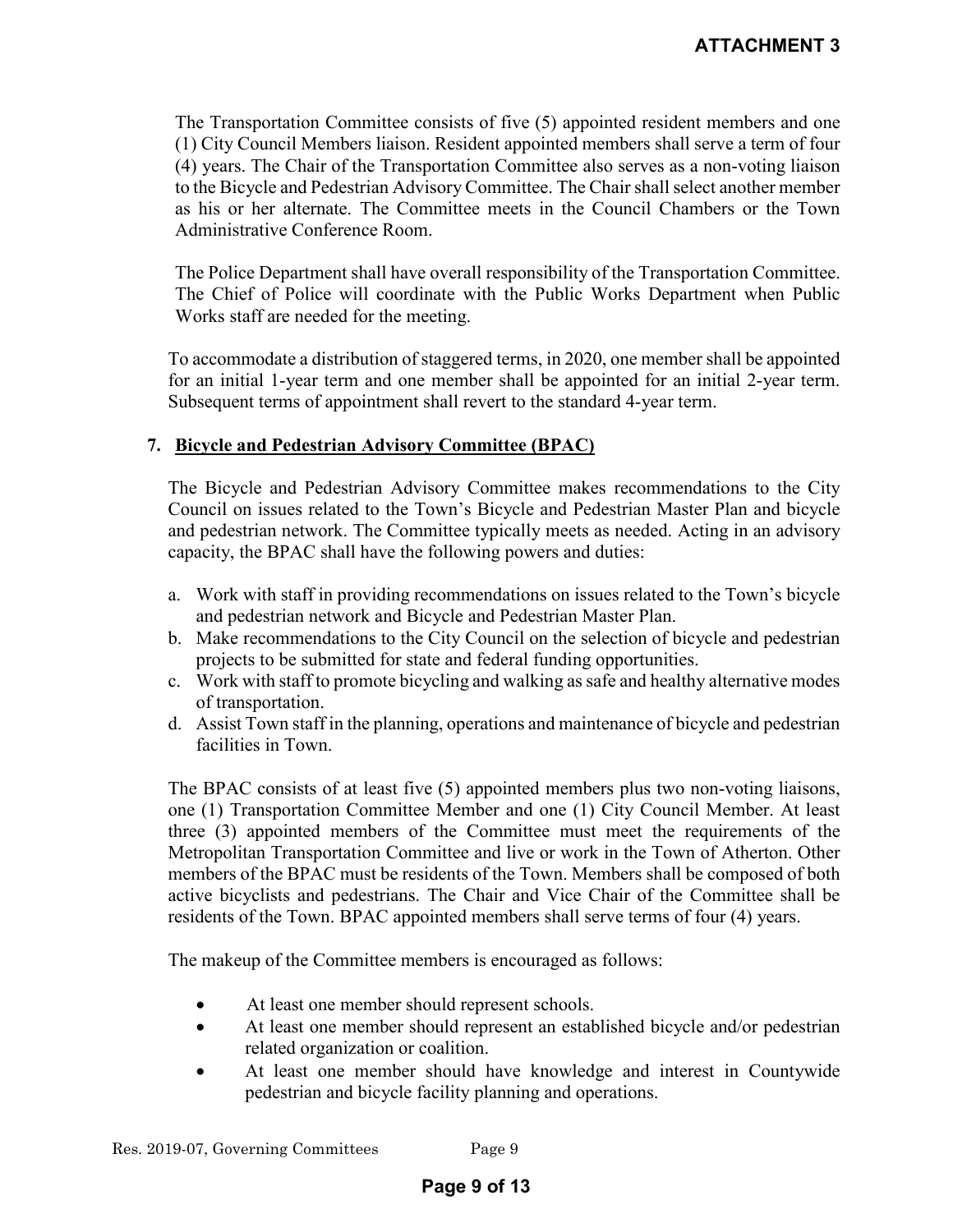The Committee meets in the Council Chambers or the Town Administrative Conference Room.

The Public Works Department is assigned overall responsibility of the Bicycle and Pedestrian Advisory Committee.

To accommodate a distribution of staggered terms, in 2019, one member shall be appointed for an initial 1-year term, one member shall be appointed to an initial 2-year term, and one member shall be appointed for an initial 3-year term. Subsequent terms of appointment shall revert to the standard 4-year term. The remaining members shall be appointed for 4 year terms.

#### **Section 6: Advice**

Appointed members of committees are encouraged to seek advice from Town staff when they are uncertain of the foregoing rules.

This Resolution shall be effective immediately upon adoption. All previous resolutions governing Town committees and commissions including Resolution No. 15-10 are hereby superseded and rescinded.

*I hereby certify that the foregoing Resolution was duly and regularly passed and adopted by the City Council of the Town of Atherton at a regular meeting thereof held on the 15th day of May, 2019, by the following vote.* 

| AYES: 5 Council Members: Wiest, Widmer, Lewis, Lempres, DeGolia |
|-----------------------------------------------------------------|
|                                                                 |
|                                                                 |
|                                                                 |
|                                                                 |

| William R. Widmer, Mayor |
|--------------------------|
| Town of Atherton         |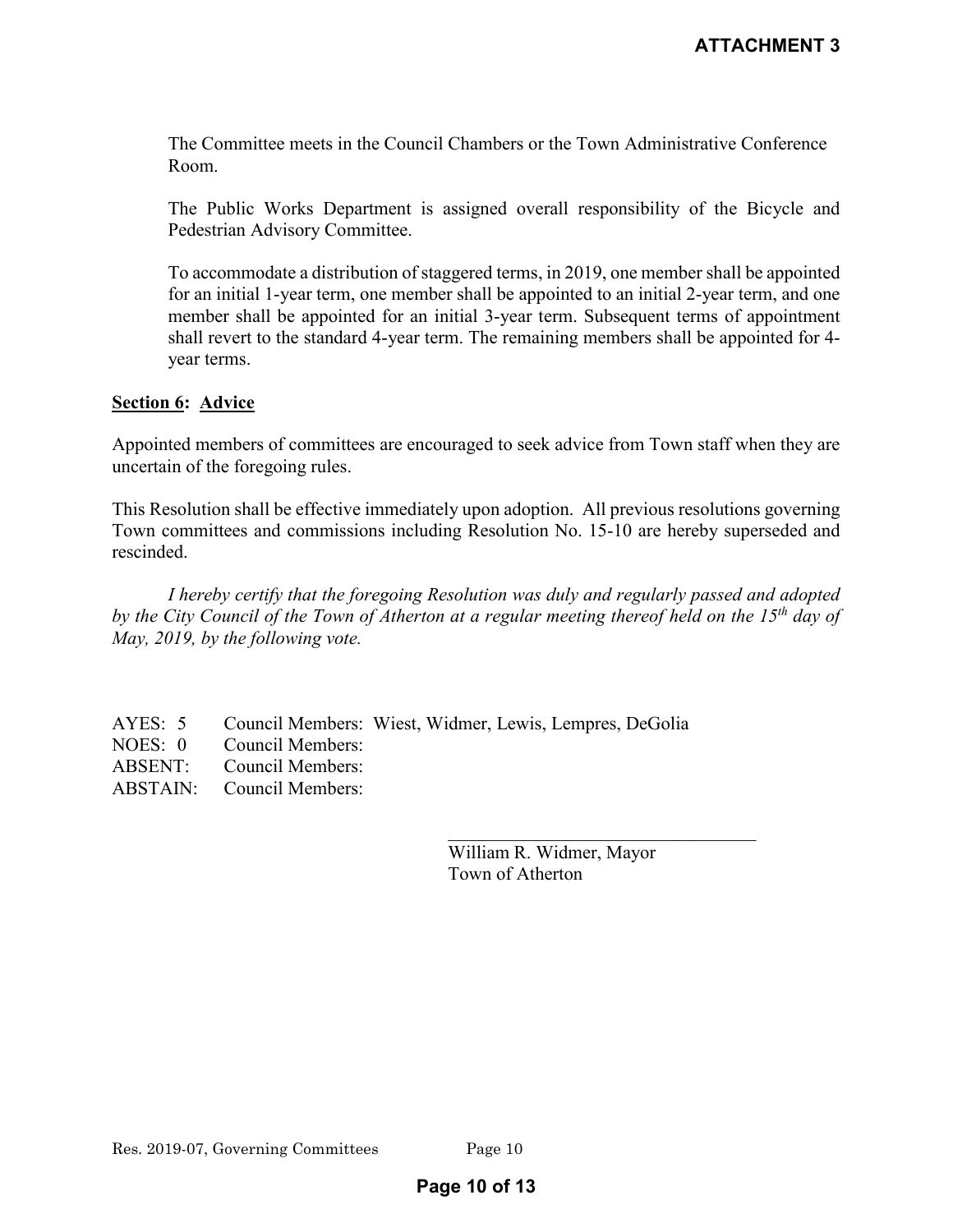ATTEST:

Anthony Suber, City Clerk

APPROVED AS TO FORM:

\_\_\_\_\_\_\_\_\_\_\_\_\_\_\_\_\_\_\_\_\_\_\_\_\_\_\_ William B. Conners, City Attorney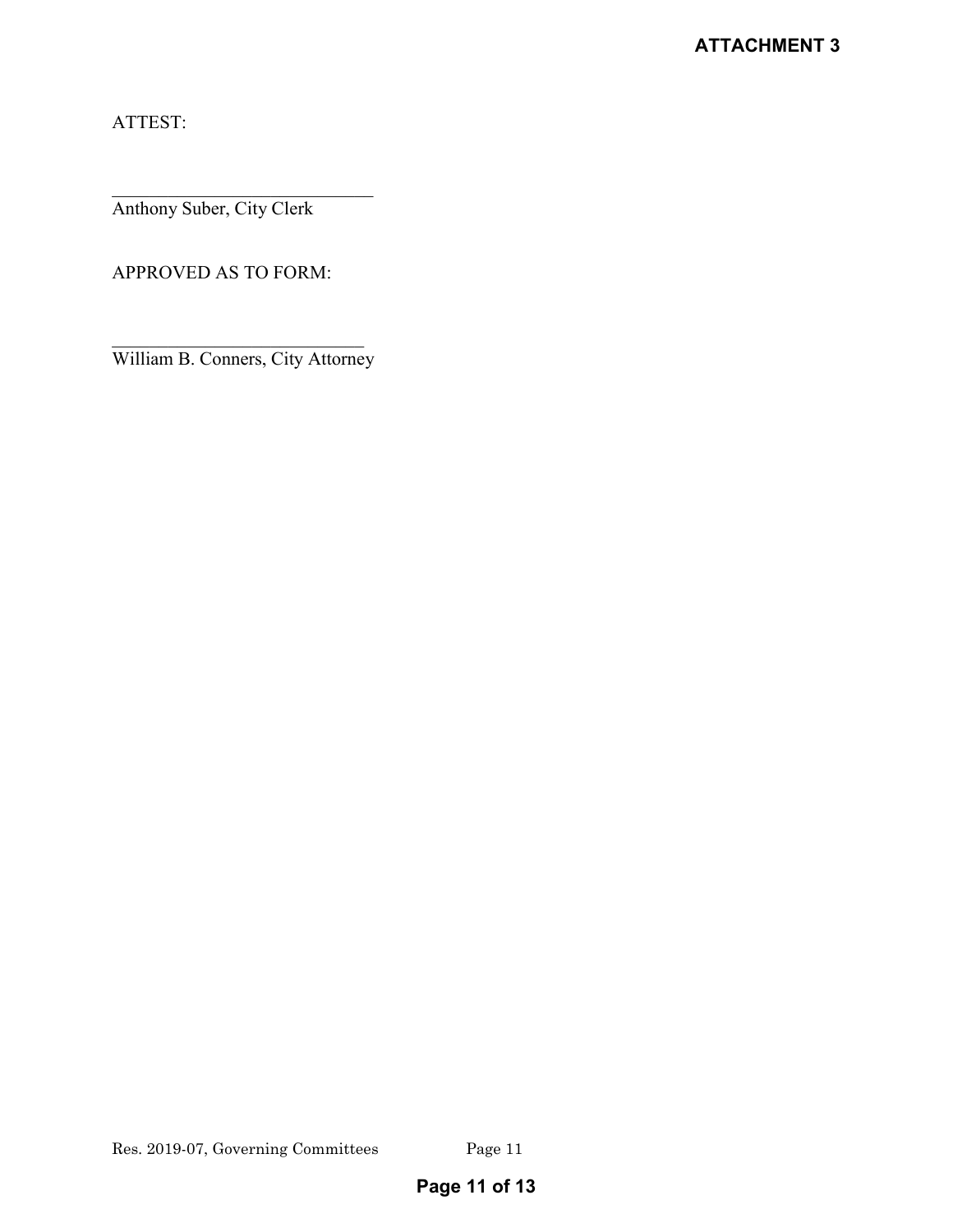#### **EXHIBIT A RAIL POLICY ISSUES ADOPTED BY THE TOWN OF ATHERTON**

#### **A. HIGH-SPEED RAIL (HSR)**

#### Legislative

In 2008, the Town voters decided against Prop 1A which authorized the HSR project. At that time, Town Resolutions, passed unanimously by the Council, opposed the HSR project, including the Program Environmental Impact Report (EIR), Business Plan and use of the rail corridor by HSR.

Due to its opposition to the HSR project, the Town is opposed to the Memorandum of Understanding (MOU) between Caltrain, HSR, Metropolitan Transportation Commission (MTC) and other transit agencies which provides funding for electrification of Caltrain in exchange for allowing HSR to eventually use the rail corridor. In the event that the HSR project is not implemented, Caltrain will have to seek other means to upgrade its system.

*The Town remains opposed to the HSR project and supports legislative initiatives to prevent the implementation of the HSR project, in its current form, through the Town. If the HSR project moves forward, the Town fully expects that the project will minimize and fully mitigate environmental impacts to the Town.*

#### Litigation

*The Town may take the position to use legal means, as deemed appropriate by the City Council, to delay, hinder or halt the implementation of Prop 1A which Atherton residents and the City Council voted to oppose.* 

#### Lobbying

The Town has engaged a lobbyist, in conjunction with other communities, to represent the Town's interests on HSR matters.

*The Council encourages members of the Town's Rail Committee to advocate on behalf of the Town with respect to HSR in manners consistent with the above HSR Rail Policy*.

#### **B. RAIL CORRIDOR AND CALTRAIN**

The Town was one of the earliest train stops on the rail corridor between San Francisco and San Jose. Families, and later commuters, used the Atherton station for rail service to and from 'the City' for over 100 years. Lloyden Park was developed for residents desiring easy access to public transportation provided by the train.

In years past, Caltrain provided the Atherton Station with weekday and weekend rail service until it declared its first "fiscal emergency" citing the need to reduce costs, including station stops. As a result, the number of weekday rail stops at the Atherton Station were reduced to zero while weekend service is still provided.

Atherton is the only city on the Caltrain line that receives no weekday train service.

*The Town deserves the restoration of train service on the basis of "geographical fairness" and being treated equitably in being provided with weekday rail service. Caltrain must complete a capital project to* 

Res. 2019-07, Governing Committees Page 12